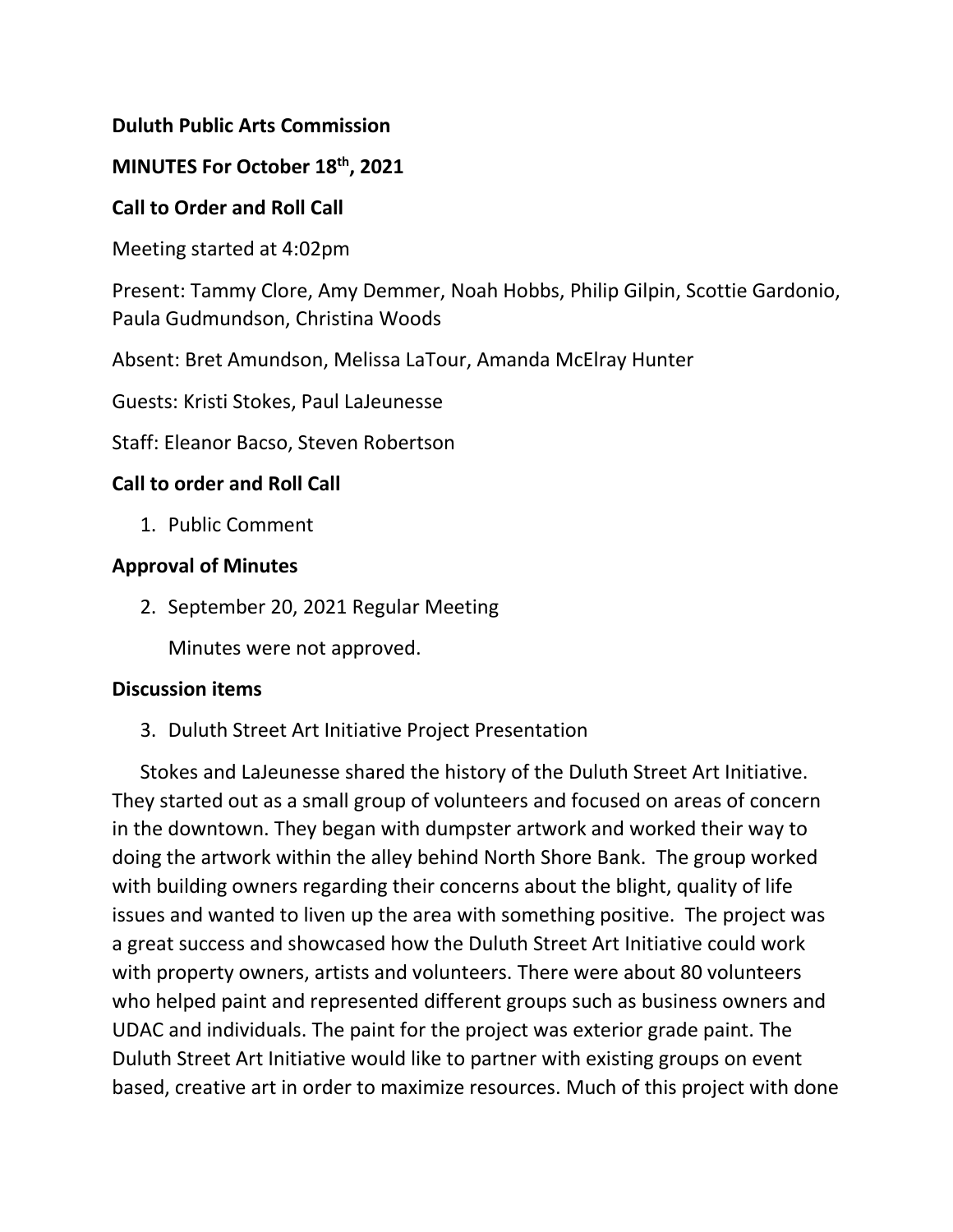with a lot of in-kind support and they hope to move to another alley next year and collaborate with others and seek funding support. The estimated cost for the alley was about \$25,000.

Communications

4. Staff Updates

Bacso shared that Penny Perry has been doing conservation work and has finished a few bronze statues that the conservation committee has requested to be done this year.

Subcommittee Report

5. Superior Street Art Walk subcommittee

Hobbs shared that the subcommittee is working on figuring out a location which will likely be in the Lincoln Park neighborhood for a light festival in February. Hobbs talked about the other ideas of the group such as 3D chalk art.

6. Conservation Subcommittee

Gudmundson and Woods shared updates from the conservation subcommittee. The group discussed the bench by the Great Lakes Aquarium and the larger DPAC group if it would be moved or should be covered. The group also will be meeting one last time in November and then will reconvene in February to begin discussions on the repair and maintenance budget.

The commission agreed that the conservation committee should move forward with covering the bench.

Hobbs made a motion to delegate the negotiating authority to the conservation committee not to exceed \$7,500 for the bench covering. Second by Gudmundson.

| <b>Clore</b> | Demmer | Hobbs | Gilpin |     | Gardonio   Gudmundson   Woods |     |
|--------------|--------|-------|--------|-----|-------------------------------|-----|
| l Yea        | Yea    | Yea   | Yea    | Yea | Yea                           | Yea |